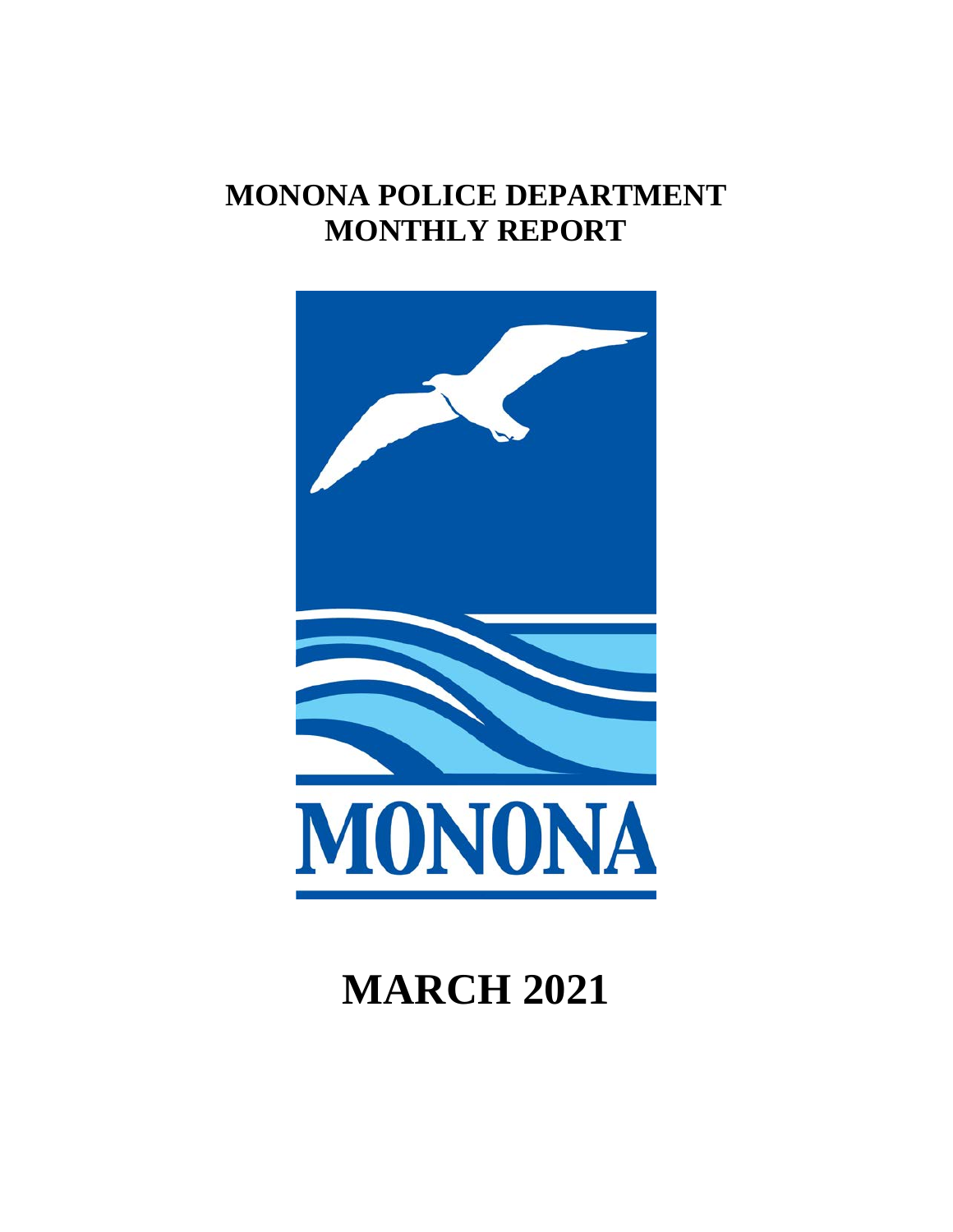#### **OPERATIONS DIVISION**

In March of 2021, the Operations Division handled 24 vehicle crashes and issued 90 traffic warnings, 108 traffic citations, and 5 parking tickets. Our calls total for March was 921 calls for service.

#### **Training**

All Officers attended the March 8-hour consortium In-Service.

Det. Sgt. Losby and Officer Flora attended Micro Labs Training (Meth, One Pot, BHO, Synthetic Hazards) at the Midwest Counterdrug Training Center.

SRO Luke Wunsch attended the following webinars:

- An Exploration of Family-Facilitated Child Sex Trafficking (1.25-hours)
- Human Trafficking: What Educators Need to Know (1-hour)
- Searching Without a Warrant (1-hour)
- 5 Layers of School Safety (1-hour)
- Averting Targeted School Violence (2-hour).

#### **Speed Trailer**

In March the Speed Trailer was still put away for the winter season. To request the speed trailer in your neighborhood contact Community Relations Officer Nathan Reynolds at [nreynolds@ci.monona.wi.us](mailto:nreynolds@ci.monona.wi.us)

#### **Security Checks**

Officers performed 51 security checks in the month of March. A security check is when an Officer goes into a business and walks around to meet with staff to discuss any problems that the businesses are aware of. This also serves as a deterrent for theft. For the overnight shift, this entails checking the perimeter of the business and pulling on doors to make sure the businesses are secure.

# **Retail Thefts**

There were 11 retail theft cases in March, down a few from the 14 cases in February. Around 40 cases are typical in a month. These cases can be time consuming if the suspect flees and follow-up outside the City is necessary.

# **Tellurian Treatment Center**

In March we had 6 calls to the Tellurian property totaling 22 hours of police time.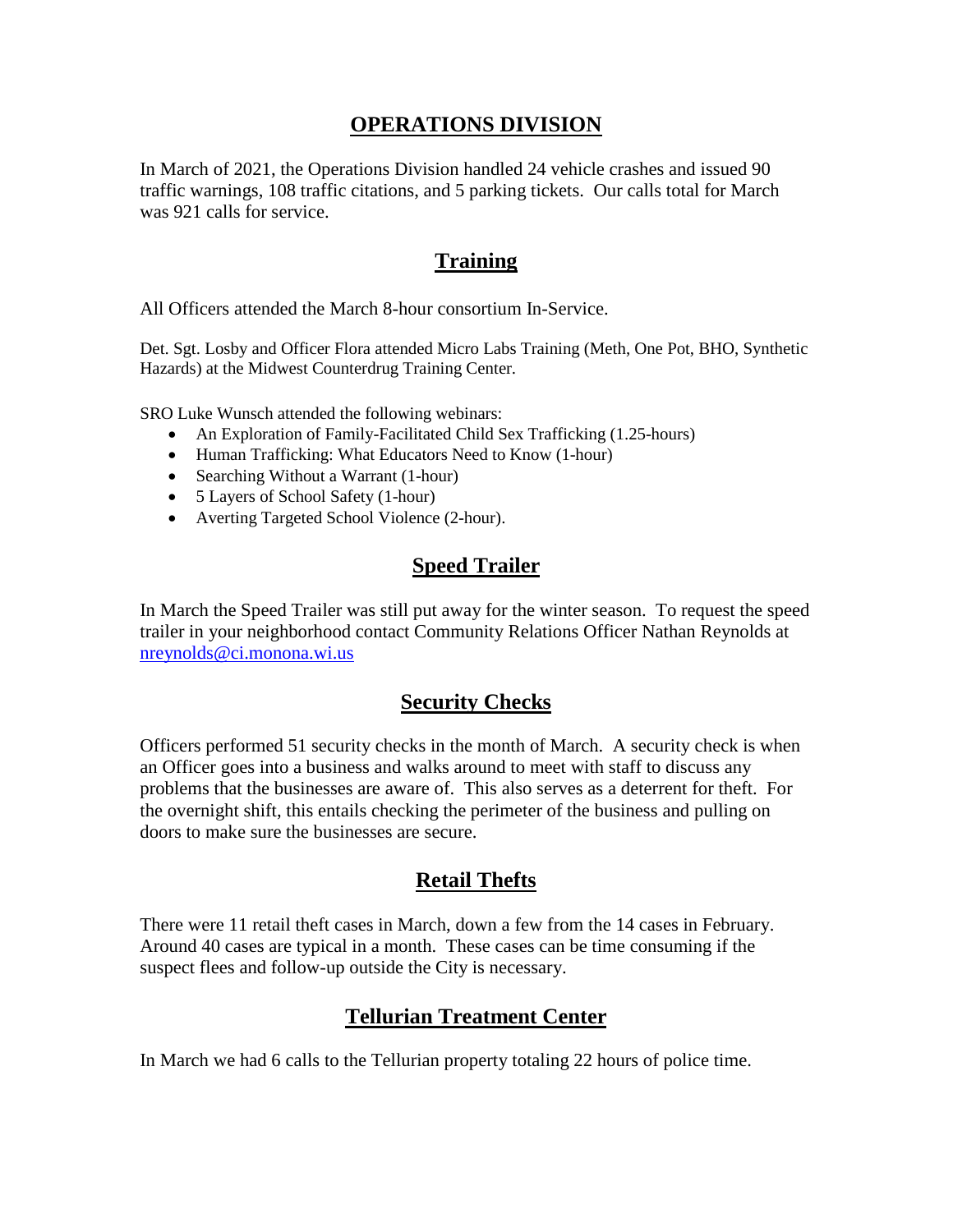# **Use of Force Incidents**

On March 2nd, 2021 at 2:53am an Officer observed a speeding vehicle, 77 MPH in a 55 MPH zone. The driver made an illegal turn onto Broadway and then accelerated rapidly turning off its headlamps. The pursuit was terminated per policy. (MO21-1734) Suspect not identified

On March 8th, 2021 at 10:31pm an Officer observed a speeding vehicle, 84 MPH in a 55 MPH zone. A stop was attempted and the driver engaged in reckless driving including turning off its headlights and driving on the wrong side of the road. The pursuit was terminated. (MO21-1898) Suspect not identified

On March 25<sup>th</sup>, 2021 at 5:15pm Dane Co dispatch aired that Madison PD was pursuing a strong arm robbery suspect in a recently stolen vehicle that was headed southbound on Highway 51. Our Officers observed the vehicle as it entered Monona and engaged in a pursuit. The vehicle struck a tire deflation device but continued to flee. The vehicle was pursued until it went down a dead end road and 5 people then fled on foot out of the vehicle. An officer engaged in a foot pursuit and observed 4 subjects enter an apartment building. Madison Police took over and ultimately arrested 4 black males inside one of the apartments. (MO21-02387)

# **Citizen Complaints**

There were no citizen complaints in March.

# **1st Shift Monthly Report**

On March 23rd, 2021, at 12:43pm, an Officer was dispatched to a local gas station for a report of a male in his thirties acting crazy, throwing himself against the building, banging on the windows, rolling around on the ground, and running in circles. The male was sweating and was speaking loudly with animated gestures when the Officers arrived. The male stated he was thirsty and the Officer provided him a bottle of water. The male denied medical attention and stated he did not consume any alcohol or drugs. The male stated he did not need any assistance and left on his bicycle. (MO21-02344)

On March 30<sup>th</sup>, 2021, at 12:58pm, an Officer was dispatched to Wal-Mart for a report of an angry customer (a 76 year-old) who shoved an adult female customer out of his way and picked up the phone behind the desk in the automotive area when he wasn't helped right away. When the store employee confronted the customer, she stated he threw the receiver at her striking her in the hand. The male stated none of that happened as described and to review the store video. A review of the store video showed the male barely brushed past the customer and when the employee hung up the phone using the base, the male abruptly handed her the receiver. The store manager advised police should not have been called and our officer cleared from the call (MO21-02585)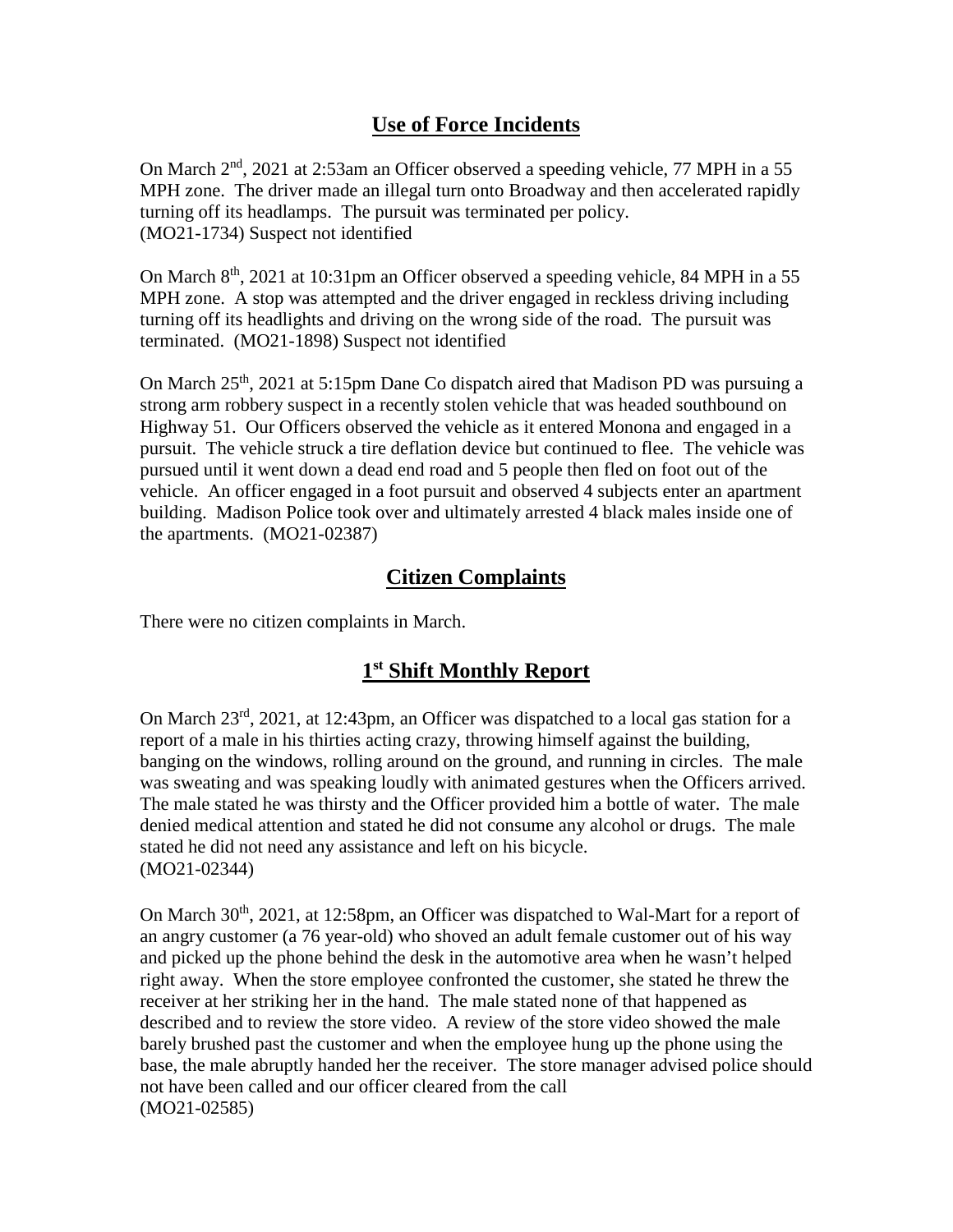# **Officer Overtime Analysis**

| 2021                                                 | <b>JAN</b><br><b>Hrs</b>     | <b>FEB</b><br><b>Hrs</b> | <b>MAR</b><br><b>Hrs</b>     | <b>TOTAL</b><br><b>HRS</b><br>To Date | <b>APPROX COST</b><br>To Date |
|------------------------------------------------------|------------------------------|--------------------------|------------------------------|---------------------------------------|-------------------------------|
| TRAINING CONSORTIUM (In-Service)                     | 9                            |                          | 49.5                         | 58.5                                  | \$3,254                       |
| TRAINING CONSORTIUM (Instructors for In-Service)     | 8.5                          | $\overline{\phantom{0}}$ | 8                            | 16.5                                  | \$918                         |
| OTHER REQUIRED TRAINING (ECIR/Radar/CPR/K9)          | 8                            | 8                        | 8                            | 24                                    | \$1,335                       |
| OPTIONAL OFFICER TRAINING                            | $\overline{\phantom{0}}$     |                          | 12.5                         | 12.5                                  | \$695                         |
|                                                      |                              |                          |                              |                                       |                               |
| <b>SICK LEAVE Coverage</b>                           |                              | 12                       | 12                           | 24                                    | \$1,335                       |
| <b>VACATION Coverage</b>                             | 16                           | 20                       | 24                           | 60                                    | \$3,338                       |
| FLOATING HOLIDAY Coverage                            |                              |                          |                              | 0                                     | \$0                           |
| FMLA Coverage (Work injury, baby leave, etc)         | $\qquad \qquad \blacksquare$ | $\overline{\phantom{a}}$ | $\qquad \qquad \blacksquare$ | 0                                     | \$0                           |
|                                                      |                              |                          |                              |                                       |                               |
| <b>COURT</b>                                         | 14                           | 13                       | 23                           | 50                                    | \$2,782                       |
|                                                      |                              |                          |                              |                                       |                               |
| LATE/EARLY CALL or SERIOUS INCIDENT                  | 42.5                         | 3                        | 13                           | 58.5                                  | \$3,254                       |
| Special Event (Meeting, Parade, Festival, Drug Work) | $\mathbf{1}$                 | 24                       | 4.25                         | 29.25                                 | \$1,627                       |
| <b>Mental Health Case</b>                            |                              | $\overline{7}$           |                              | 7                                     | \$389                         |
|                                                      |                              |                          |                              |                                       |                               |
| Officer Dispatch Coverage                            | $\overline{\phantom{a}}$     | $\overline{\phantom{a}}$ | $\overline{\phantom{0}}$     | 0                                     | \$0                           |
|                                                      |                              |                          |                              |                                       |                               |
| MG High School OT (Reimbursed)                       |                              |                          |                              | 0                                     | \$0                           |
| <b>TRAFFIC GRANT (Reimbursed)</b>                    | 36                           | 8                        | 30                           | 74                                    | \$4,117                       |
| <b>TASK FORCE (Reimbursed)</b>                       |                              | $\overline{\phantom{0}}$ |                              | 0                                     | \$0                           |
|                                                      |                              |                          |                              |                                       |                               |
| <b>TOTAL HRS</b>                                     | 135.00                       | 95.00                    | 184.25                       | 414.25                                |                               |
| Expense Per Month @ average OT rate \$55.63 / HR     | \$7,510                      | \$5,285                  | \$10,250                     |                                       | \$23,045                      |

Lieutenant Curtis Wiegel is the Operations Commander and 1<sup>st</sup> shift patrol supervisor. He can be reached at <u>cwiegel@ci.monona.wi.us</u>.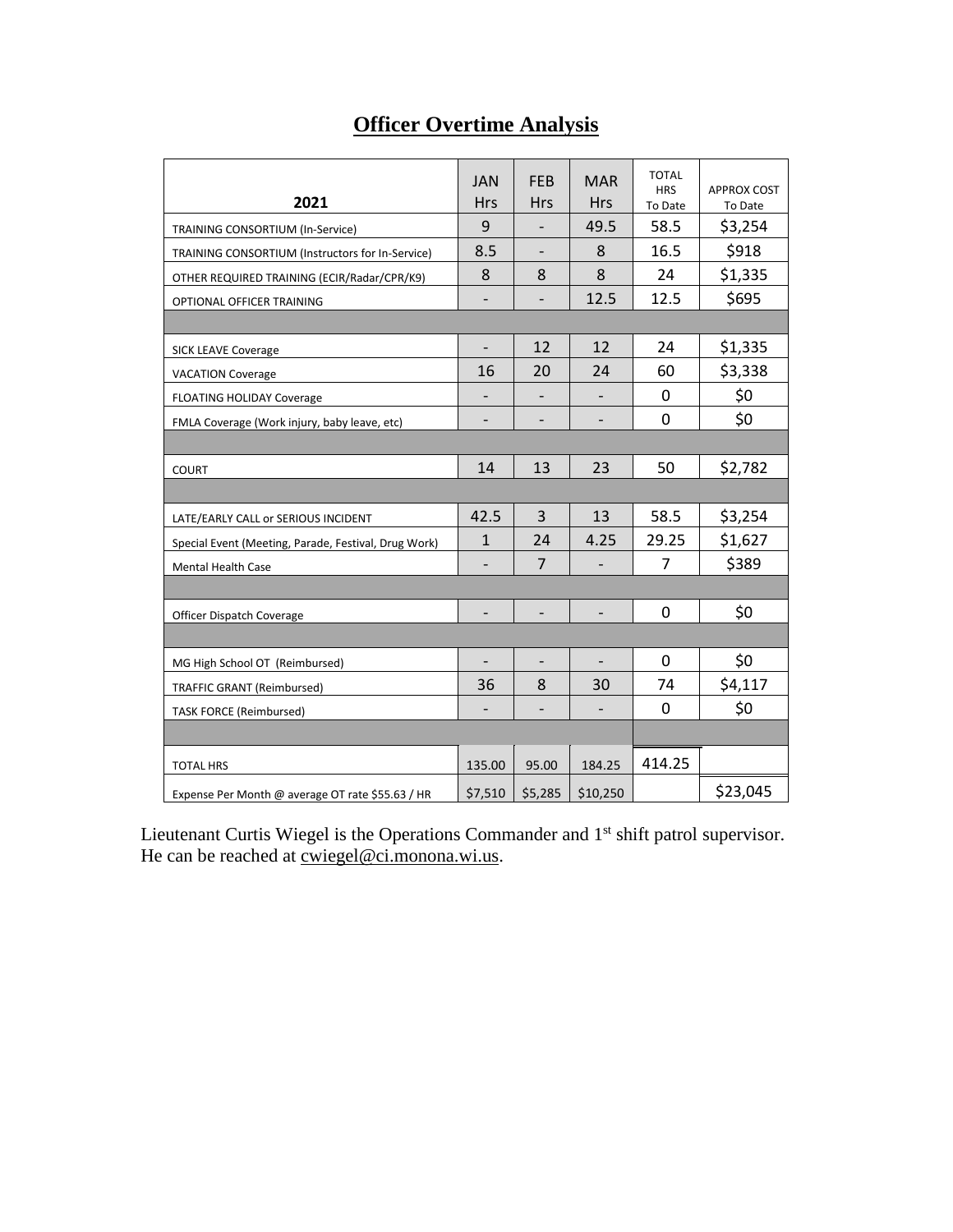#### **2nd Shift**

Here is the second shift activity report for March. Officers conducted 82 traffic stops. We handled three Retail Thefts, 19 crashes and one OWI.

The following are some of the cases second shift handled this month.

On March 20 at 10:38 pm Officers responded to the 6400 block of Monona Dr. for a fight in progress. Officers were advised that two subjects were asked to leave and refusing. The subjects were about to fight the bouncer. Upon arrival the suspects had fled. Officers learned that these two people arrived and carried in drinks that were not purchased there. At one point one of the suspects went behind the bar. The suspects were located and advised they were not welcome back at the business. A safe ride was obtained for the two people.

On March 23 at 8:15 pm Officers were dispatched to the 6300 block of Inland Way for a vehicle that was just stolen. Officers were advised that a black blazer was stolen. While enroute to the scene it was discovered that Madison Police were responding to a crash on Lake Point Dr. involving a black blazer. One Officer went to the crash and the other spoke to the victim. It was determined that the blazer was indeed the one just stolen. The vehicle was towed due to damage making it inoperable.

Sergeant Jeremy Winge is the 2nd shift patrol supervisor and can be contacted at: jwinge@ci.monona.wi.us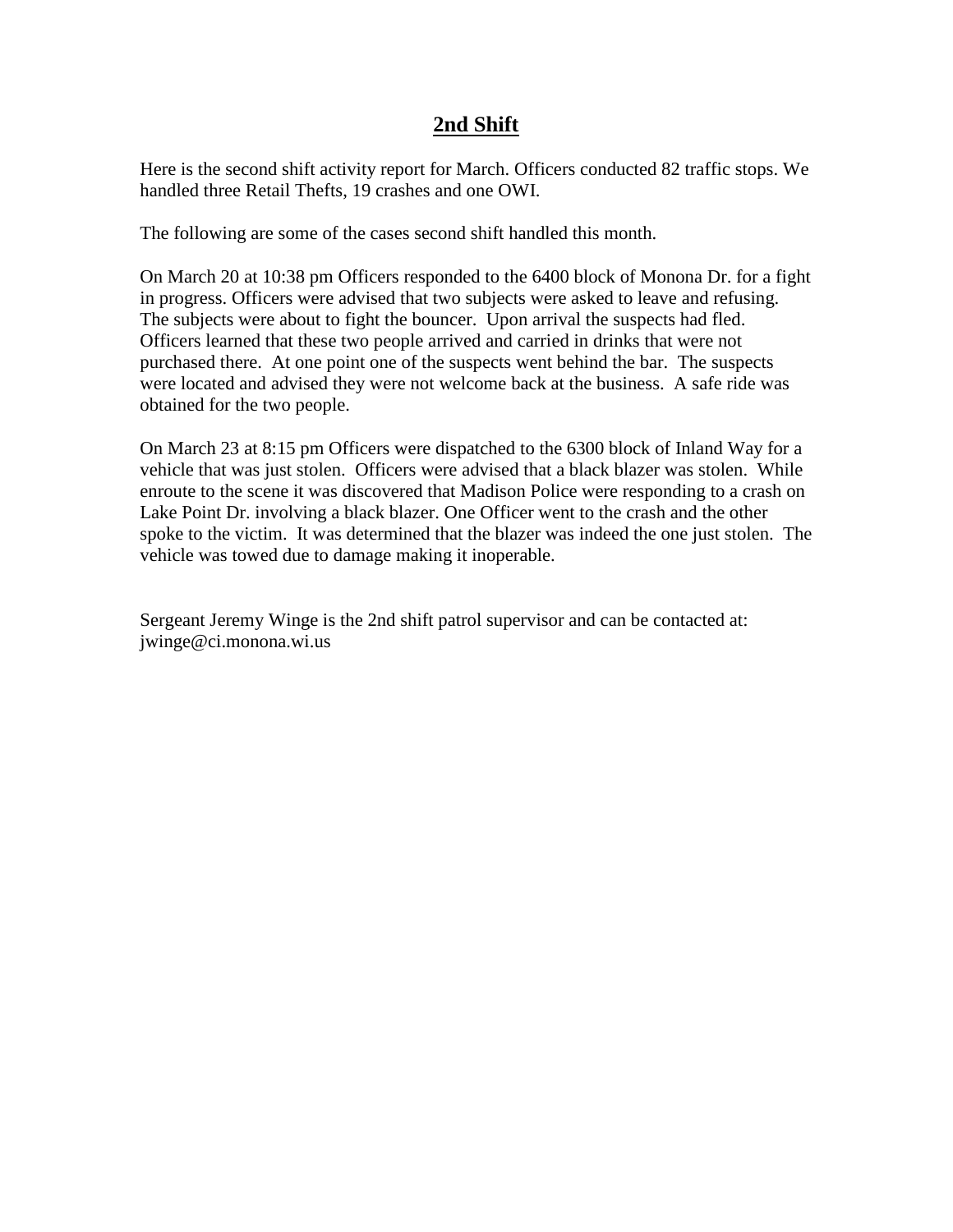# **3rd Shift March 2021 Monthly Report**

During the month of March, third shift officers for the Monona Police Department conducted 52 traffic stops, resulting in 34 warnings while issuing 18 citations.

On March 2nd, 2021 at 12:07 a.m. the Middleton Police Department requested the assistance of the Monona canine for tracking a residential burglary suspect. Officers started the track and after approximately 360 feet, the canine located a backpack containing the stolen property in a bush. The track continued and led to a backyard where the suspect had been hiding for a lengthy period trying to evade officers. It is believed the suspect saw the canine/officers approaching as he was located just south of this location by a perimeter unit.

On March  $17<sup>th</sup>$ , 2021 at 1:31 a.m. a traffic stop was conducted for speeding, 78 mph in a 55 mph zone. The driver of the vehicle was cited for speeding. Criminal charges were referred to the Dane County District Attorney's Office for Operating After Revocation and 6 counts of Felony Bail jumping. Most of the suspects open cases were for the same offenses of operating after revocation and bail jumping.

Sergeant Adam Nachreiner is 3<sup>rd</sup> shift patrol supervisor and can be contacted at anachreiner@ci.monona.wi.us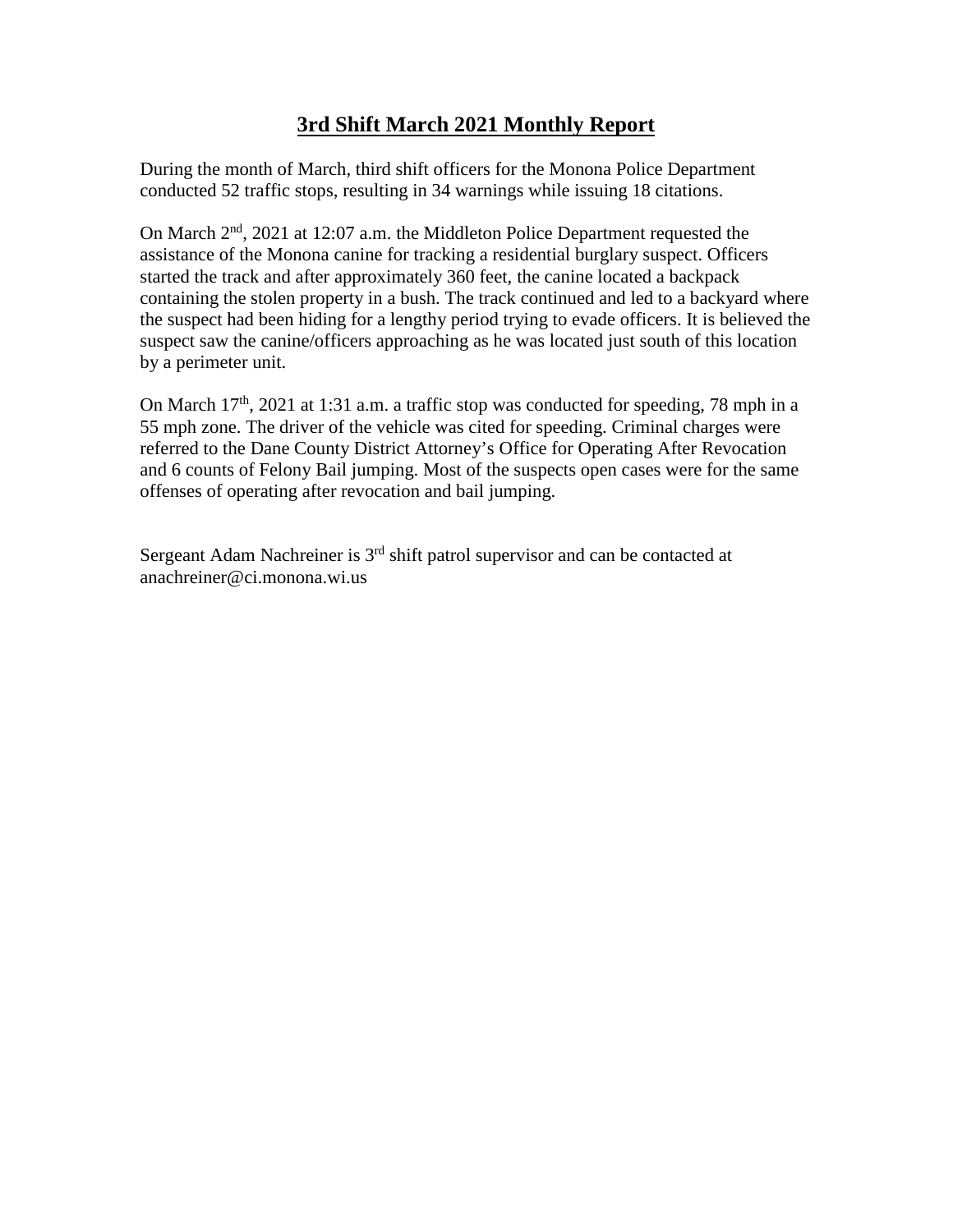#### **Community Relations Officer March '21 Notable Activities**

03/01- Attended the Light the Night Tribute at Alliant Energy Center 03/02- Closed down Day Spa, 140 Owen Road, reference multiple municipal ordinance violations (business opened week later after they were in compliance w/ordinances) 03/02- Interviewed/Issued Citations/Developed a plan with suspect involved in multiple vandalism cases on the south side of Monona w/help of Good Neighbor Project 03/03- Investigated and obtained probable cause for arrest reference domestic abuse incident at 4509 Monona Drive 03/16- Attended State Triad Virtual Meeting 03/16- Attended Special Olympics Region 6 Special Events Virtual Meeting 03/22- Attended Amigos en Azul Virtual Meeting 03/24- Attended MESBA's EDGER Roundtable Virtual Meeting

03/26- Performed City Wide Alcohol License and Massage Establishment Compliance **Checks** 

03/30- Attended Security Walk Through at Monona Oaks Community Church

03/31- Met with Monona Fire Chief McMullen reference protocols and future events

\*Continued to Update Emergency Key Holder Directory reference Monona Businesses

\*Reviewed License Requests throughout March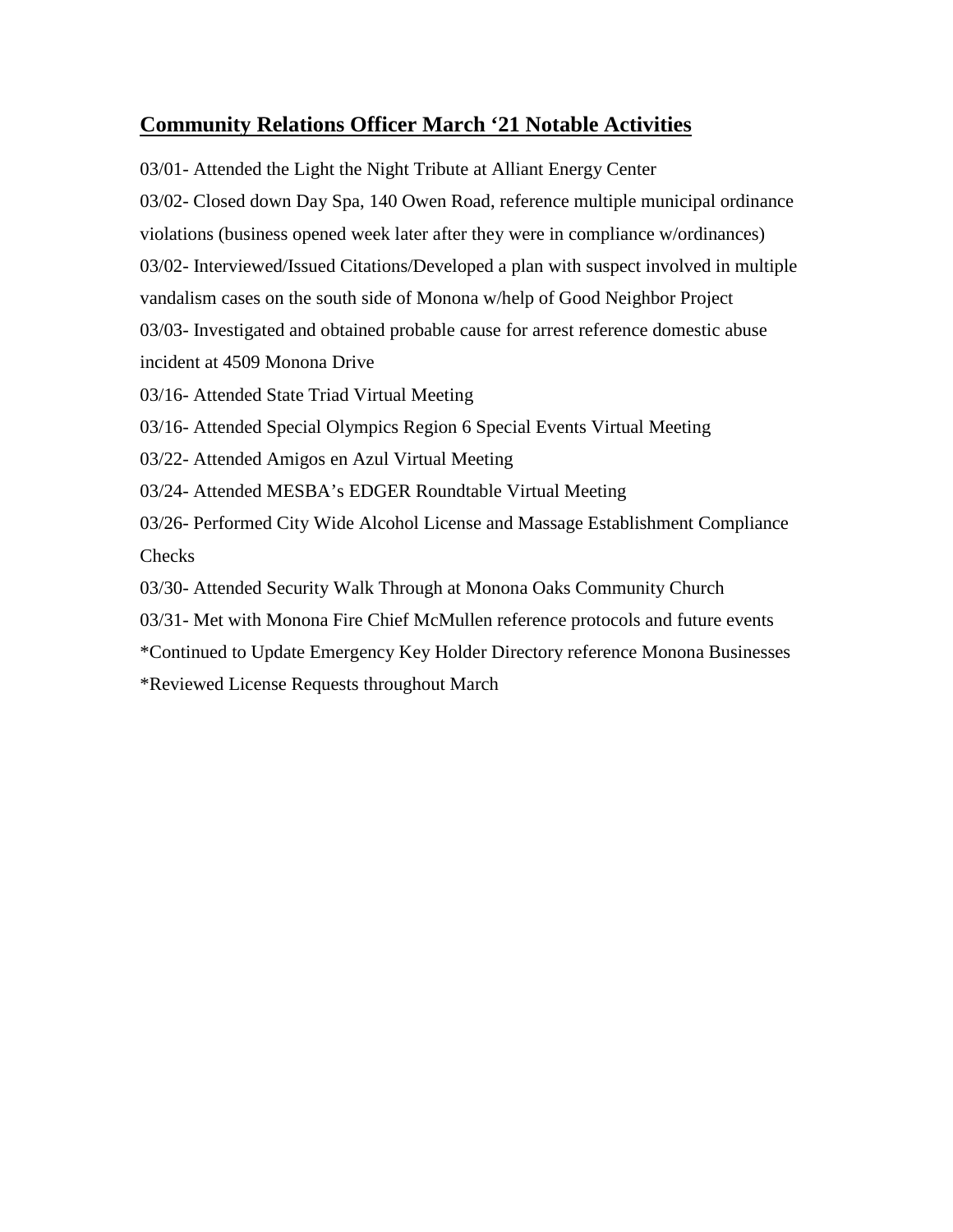# **INVESTIGATIVE DIVISION**

# **Detective Unit**

During the month of March 40 cases were reviewed for possible referral to the Investigative Division.

| Crime                    | <b>Number of Cases</b> |
|--------------------------|------------------------|
| Drug Investigation       | 1                      |
| Fraud                    | $\overline{2}$         |
| Harassment               | 1                      |
| Retail Theft             | 11                     |
| Sexual Assault - Child   | 2                      |
| Stolen Vehicle           | 1                      |
| Theft                    | 17                     |
| <b>Threats</b>           |                        |
| <b>Weapons Violation</b> |                        |
|                          |                        |

Members of the Investigative Unit were assigned to review and/or assist with many of the current and past incidents.

# **Current Investigations**

#### **MO21-01788 – SEXUAL ASSAULT OF A CHILD**

Detectives were referred a case involving a sexual assault of a child that occurred in the City about 14 years ago. The investigation is ongoing.

#### **MO21-01915 – SEXUAL ASSAULT OF A CHILD**

Detectives were assigned to a case involving allegations of sexual assault of a child that occurred in the spring of 2020. The investigation is ongoing.

#### **MO21-01662 – THEFT**

Detectives assisted patrol with a case where two new iPhones were stolen, including assisting with subpoena writing.

#### **MO21-01303 – RETAIL THEFT**

Detectives assisted patrol with a retail theft where the suspect was committing many across the county.

#### **MO21-02387 – ELUDING/ASSIST OTHER AGENCY**

Detectives assisted patrol with a pursuit on a vehicle that was wanted for multiple violent felonies. Detectives followed behind the pursuit and assisted at the scene at the end of the pursuit, which resulted in four arrests and no injuries.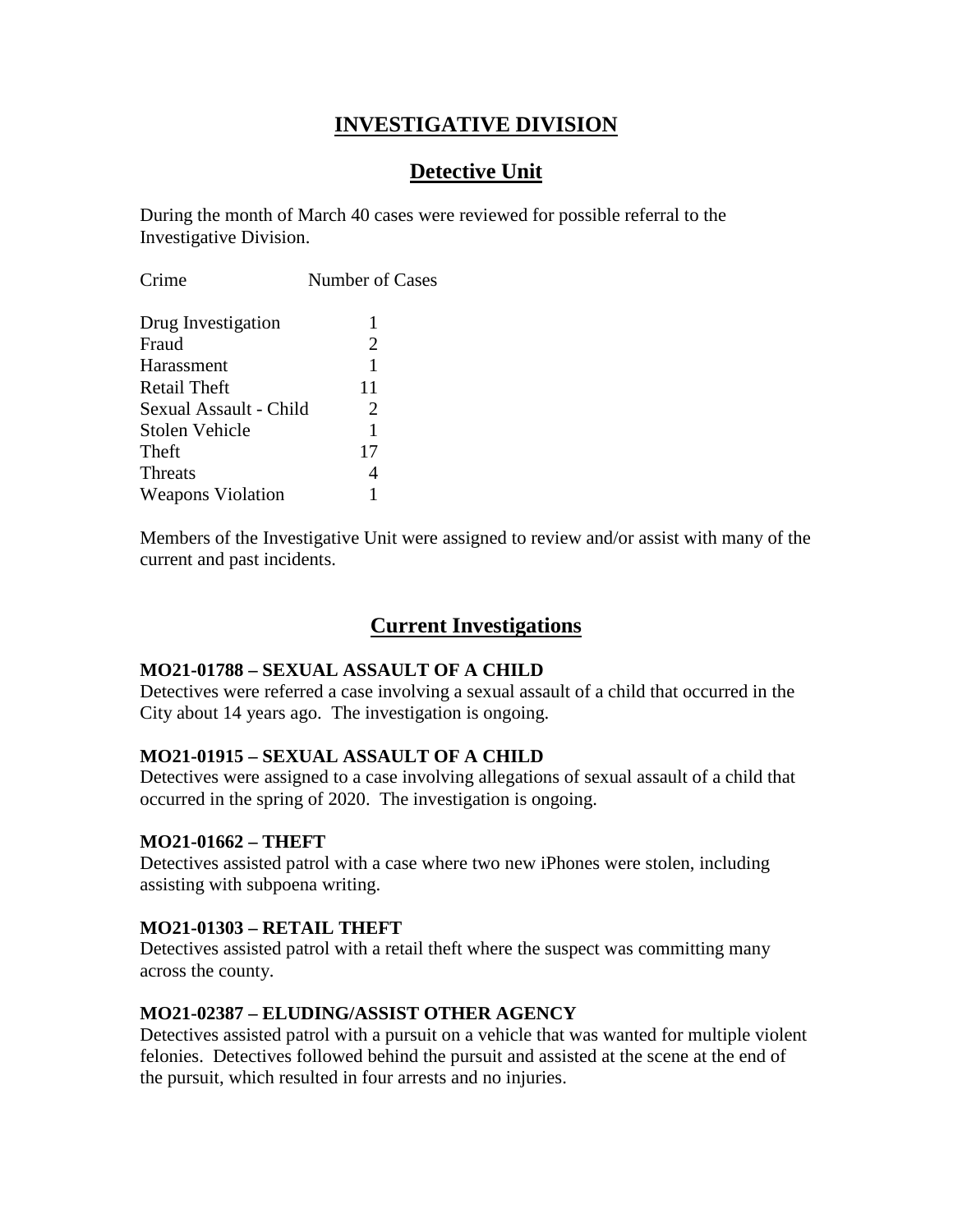#### **MO21-01549 - BURGLARY CASES**

A burglary occurred at Illingworth-Kilgust Mechanical on Gisholt Drive. The same subject hit this business several times in a short period of time by taking metal from a large shed on the property. Although we have video, we have yet to identify the suspect in this case. UPDATE- This subject was identified and arrested for his crimes.





#### **Other Activities** Property room management Municipal court officer duties Methamphetamine training in Iowa for 1 Det and 1 Officer In-service training and instructing

EVOC meeting Auto theft task force meeting

If you have information to provide in these or other incidents, please contact: Det. Sgt. Ryan Losby can be contacted at [rlosby@ci.monona.wi.us](mailto:rlosby@ci.monona.wi.us) Det. Matthew Bomkamp can be contacted at [mbomkamp@ci.monona.wi.us](mailto:mbomkamp@ci.monona.wi.us)

# **School Resource Officer**

SRO Wunsch has been working a rotation to assist patrol due to the COVID-19 situation and plan for virtual learning. Check back for a report once school is back in session.

School Resource Officer Luke Wunsch can be contacted at [Lwunsch@ci.monona.wi.us](mailto:Lwunsch@ci.monona.wi.us)

# **Citation and Arrest Statistics**

During the month of March, the Monona Police issued numerous traffic citations, municipal ordinance (non-traffic) citations, parking citations and warnings. In addition, there were many referrals for charges. See the detail below.